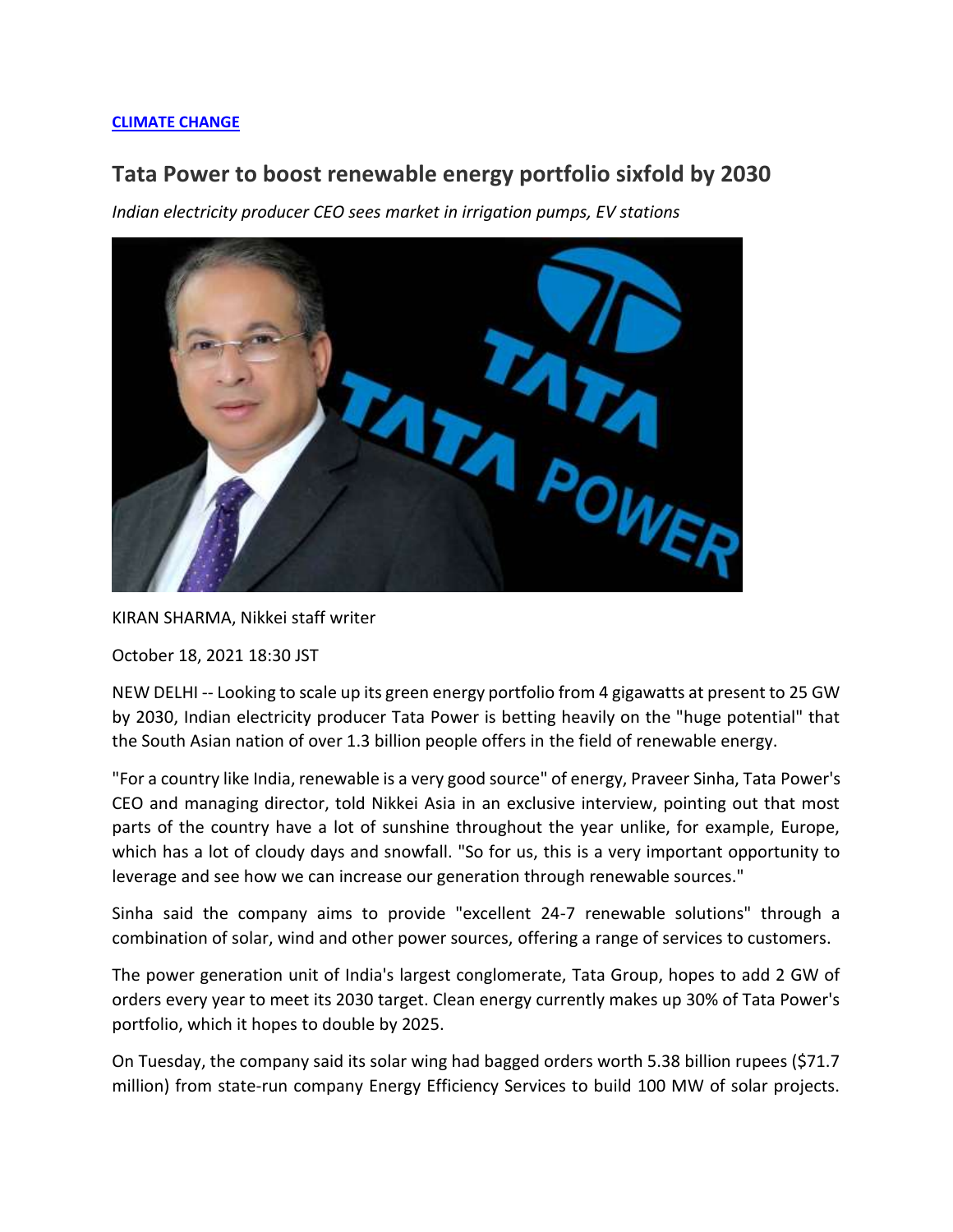Tata Power is active in both conventional and renewable energy, power transmission and distribution and newer consumer-oriented businesses such as rooftop solar power and electricvehicle charging stations.

The government of Prime Minister Narendra Modi has put special emphasis on green energy. It announced in August that total installed renewable energy capacity in India had exceeded 100 GW, a milestone in the country's effort to reach 450 GW by 2030 -- the same year by which it aims to have 30% electric vehicle penetration. At present fewer than 1% of the country's vehicles are electrically powered.

Under the PM-KUSUM initiative, the government seeks to provide clean energy to more than 3.5 million farmers by converting their irrigation pumps to solar power.

According to government data, diesel-powered irrigation pumps use more than 5.5 billion liters of fuel a year and emit 15.4 million tons of carbon dioxide. More than 20 million other pumps that are connected to the power grid consume 213 billion units of electricity annually, or 18% of India's total power consumption.

The PM KUSUM initiative, Sinha said, proposes to convert nearly 4 million of the country's 9 million diesel-powered pumps to solar power. "The rest will still continue to be on diesel," he said. "So, there is an opportunity to scale those 5 million [pumps], and then [convert] all the 30 million to solar."

"It's a win-win for everyone and a fantastic solution if it can be implemented right across the country," he said, adding that every farmer with a pump set will then have a solar energy generation facility independent of the electricity grid, and thus be in a position to meet their own energy requirements.

Tata Power, for its part, is looking to meet growing demand for electricity to get electric cars rolling. The company is the largest provider of vehicle charging infrastructure in the country, having installed nearly 1,000 charging points in about 170 cities.

"Basically, what we are doing is we are creating the EV infrastructure" in the country, Sinha said, pointing out that Tata Power has installed public chargers in bus stations, malls, coffee shops, banks and other locations. "We also do [it] for fleet owners like Uber and Ola."

Sinha said the company has an "ambitious" plan to install EV chargers over a 3,600 km stretch from India's northernmost region of Kashmir to Kanyakumari, a town at the southern tip of the country. "We will do 10,000 [chargers] in the next three years, and then will take it to 100,000 in the next 10 years."

This gels well with plans by another group company, Tata Motors, to expand its EV business. Tata Motors, which also owns British luxury brand Jaguar Land Rover, announced Tuesday that U.S. based private equity firm TPG's Rise Climate Fund, along with co-investor ADQ of Abu Dhabi,